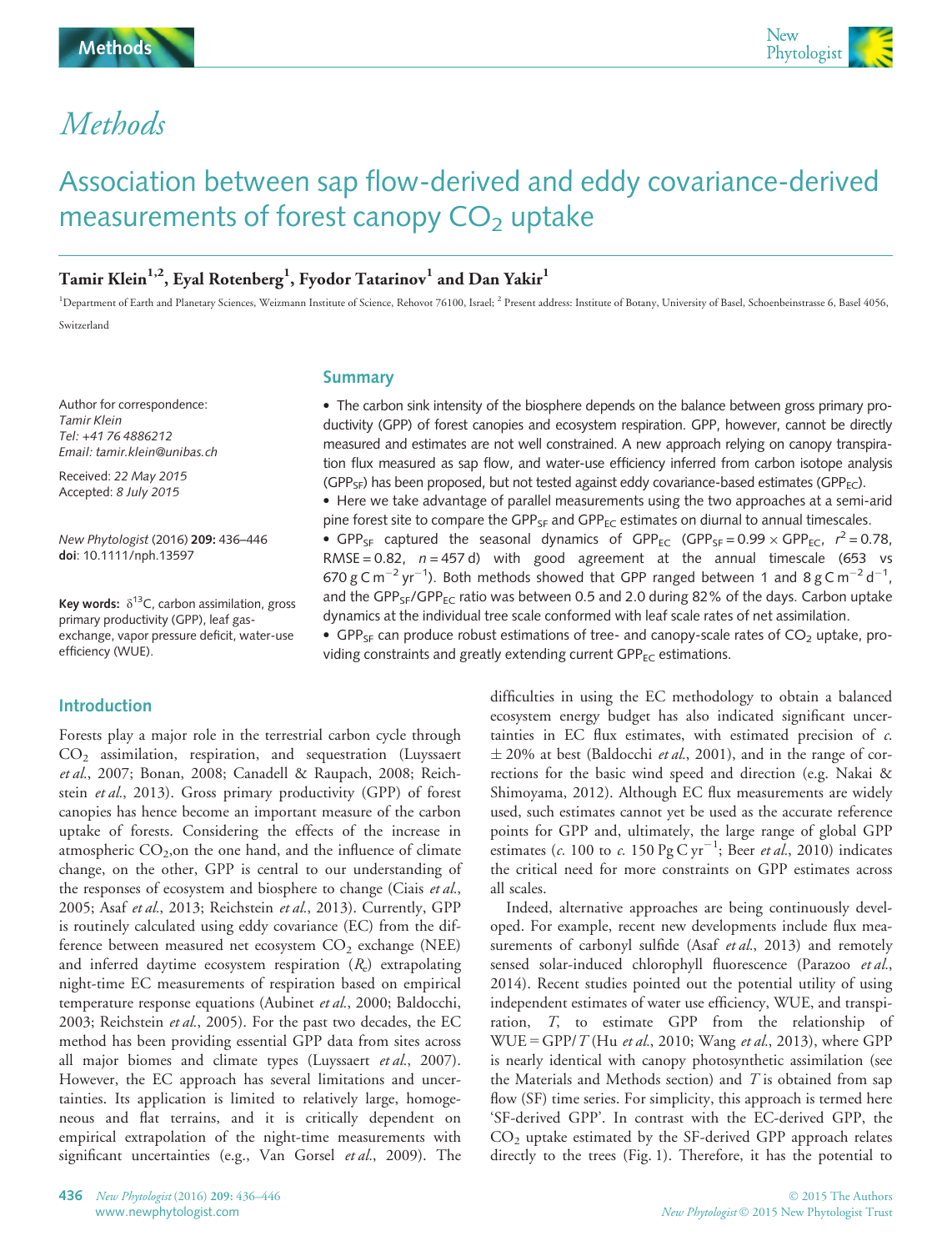

Fig. 1 Summary of measured and calculated variables (callouts and boxes, respectively) and equations used in the estimation of forest gross primary productivity (GPP) using the sap-flow method and the eddy covariance method (GPP<sub>SF</sub> and GPP<sub>EC</sub>, respectively). Tree measurements are described for one individual but need to be replicated in multiple trees. T, transpiration; VPD, vapor pressure deficit;  $g<sub>5</sub>$ , stomatal conductance; WUE<sub>i</sub>, intrinsic water-use efficiency. The background image shows a Pi*nus*<br>halenensis plot in Yatir forest halepensis plot in Yatir forest.

partition the  $CO<sub>2</sub>$  uptake between overstory and understory and among co-occurring tree species.

Photosynthetic  $CO<sub>2</sub>$  assimilation (A) occurs via plant stomata in parallel with transpiration. At the leaf level,  $CO<sub>2</sub>$  uptake by photosynthesis is readily measured, along with leaf transpiration and stomatal conductance  $(g_s)$ , using a chamber equipped with an infrared gas analyzer (Von Caemmerer & Farquhar, 1981). However, a chamber technique cannot be easily applied to mature forest trees, and is difficult to scale up to tree and canopy scales. Alternatively, transpiration (T) from a forest canopy can be more easily estimated by upscaling of SF measurements in individual trees (Granier, 1985; Cermak et al., 2004; Tatarinov et al., 2005; Cohen et al., 2008). The ratio  $A/T$ , defined as water-use efficiency (WUE) is calculated at the leaf scale using simultaneous chamber measurements of A and T. Alternatively, an integrated value of intrinsic water use efficiency (WUE<sub>i</sub>, the ratio  $A/g$ ) can be calculated from the carbon isotope ratio ( $\delta^{13}$ C) in the assimilated carbon (Farquhar & Richards, 1984). The isotopic approach takes advantage of the inherent relationships between plant  $CO<sub>2</sub>$  discrimination and leaf internal  $CO<sub>2</sub>$  concentration, and the constant ratio of the diffusivities of  $CO<sub>2</sub>$  and water in air (Farquhar & Richards, 1984; Seibt et al., 2008; Maseyk et al., 2011). A tree-scale  $CO<sub>2</sub>$  uptake can be estimated if concurrent estimates of T and WUE values are obtained  $(A_{\text{tree}} = T_{\text{tree}} \times \text{WUE})$ . In extrapolating from leaf to canopy scales, A and GPP are often used interchangeably, in spite of a small difference (c. 10%; see the Materials and Methods section). Recently, the applicability of such an SF-based approach has been demonstrated in subalpine forest and subtropical plantation (Hu et al., 2010; Wang et al., 2013). SF methodology can overcome several of the EC limitations, providing a lower cost option that can be applied

irrespective of topography and atmospheric fetch requirements, and rely on a smaller number of assumptions and corrections. Although these studies have been instrumental in introducing the concept, there is still an urgent need to test the SF-derived  $CO<sub>2</sub>$  uptake estimates against GPP calculated from EC measurements.

Here we compare a long-term EC-derived GPP (GPP<sub>EC</sub>) at a 13-yr old fluxnet site at a semi-arid pine forest in Yatir, Israel, with SF-derived GPP (GPP<sub>SF</sub>) from ten trees in two periods: 2005 and 2009–2010. These observation years capture contrasting periods in the history of this forest, providing some robustness to our analysis: Although 2005 was a peak growth year, 2009–2010 followed two consecutive drought years, resulting in  $c. 5%$  mortality (Klein et al., 2014). Although significant uncertainties are still associated with the  $GPP_{EC}$ , as noted above, estimates for our specific forest site have been constrained by a range of independent measurements: latent heat flux measurements with fully closed energy balance indicated high reliability of the EC measurements at the site (Rotenberg & Yakir, 2010); estimating changes in biomass based on aerial photography (Bar Massada et al., 2006); biomass inventories and long-term sum of respiration fluxes (Grünzweig et al., 2003, 2007); and carbon sink estimates at the tree scale (Klein & Hoch, 2015). For example, an annual GPP<sub>EC</sub> of 670 g C  $\mathrm{m}^{-2}\,\mathrm{yr}^{-1}$ , which is translated into 22.3 kg C per tree  $yr^{-1}$ , consistent ( $\pm$  5%) with the sum of tree C sinks of 23.5 kg C per tree  $yr^{-1}$  (Klein & Hoch 2015) tree C sinks of 23.5 kg C per tree  $yr^{-1}$  (Klein & Hoch, 2015). Our study site offered parallel, long-term, continuous measurements of EC and SF, with minimum contribution of the understory vegetation and groundwater to the forest fluxes, and detailed T estimates, verified by a balanced water budget  $(T = \text{precipitation} - (\text{evaporation} + \text{interception});$  Raz-Yaseef et al., 2010; Klein et al., 2014). Our objective was to exploit SF time series, combined with <sup>13</sup>C data, to estimate photosynthetic  $CO<sub>2</sub>$  uptake at the tree level and, consequently, GPP at the canopy scale, in comparison to the traditional  $\text{GPP}_{\text{EC}}$ .

# Materials and Methods

#### Site description

Our study was conducted in Yatir forest, a 45-yr-old Aleppo pine (Pinus halepensis Miller) plantation located at the northern edge of the Negev desert, Israel (31°20'N, 35°20'E). The climate is hot and dry (40-yr average mean annual temperature and precipitation are 18.2°C and 285 mm). Stand density is c. 300 trees ha<sup>-1</sup>, mean tree height is  $10.2 \pm 2.49$  m and mean<br>diameter at breast height (DBH) is  $19.8 \pm 5.61$  cm Jn 2000, an diameter at breast height (DBH) is  $19.8 \pm 5.61$  cm. In 2000, an instrumented flux tower was erected in the geographic center of the forest, allowing continuous measurements of NEE and GPP (Grünzweig et al., 2003; Rotenberg & Yakir, 2010). Unless specified, all measurements and samples were taken within the flux tower footprint. The study site offered an ideal setting to compare the two GPP estimation methods, because: (1) EC and SF were measured continuously during most of the period under study; (2) Canopy  $CO<sub>2</sub>$  uptake at the study site is almost entirely attributed to the trees' photosynthesis, with only minor contribution of understory vegetation (Grünzweig et al., 2007); (3)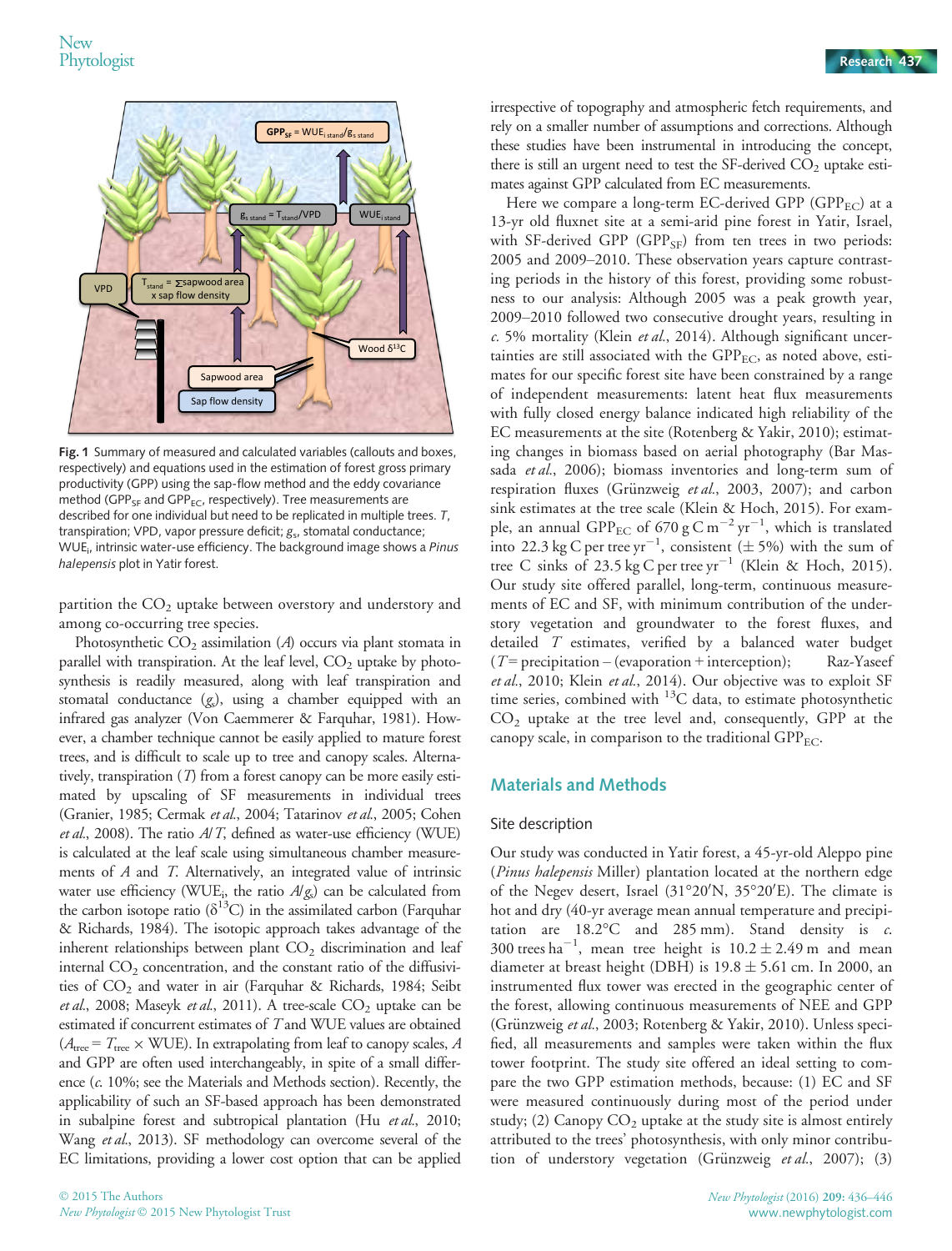Changes in needle and wood  $\delta^{13}$ C that were used for deriving the WUE<sub>i</sub> were based on a 7-yr dataset  $(1997–2003)$  and therefore provided a robust representation of the seasonal changes in WUEi; and (4) A phenological decoupling between stem wood growth in the wet season and needle formation in the dry season (Klein et al., 2005; Maseyk et al., 2008) ensured year-round availability of fresh plant material with carbon isotopic signals for WUE<sub>i</sub> calculation.

#### Sap flow-derived canopy-scale assimilation rates

We developed an approach to estimate GPP in which we use the well-established physiological relationship:  $WUE_i = A/g_s$ ( $\mu$ mol CO<sub>2</sub> mol<sup>-1</sup> H<sub>2</sub>O). We wish to scale up to the ecosystem scale and solve for  $A_{\text{stand}}$ , assuming that at this scale  $A_{\text{stand}} = \text{GPP}$ . Leaf mitochondrial respiration,  $R_d$ , in the light is subtracted from the leaf-scale assimilation measurements  $(A)$ .  $R_d$  is added back in estimating canopy GPP, with significant uncertainty (e.g. Speckman *et al.*, 2014), and neglecting downregulation of  $R_d$  in the daytime (e.g. Heskel et al., 2014) when canopy-scale GPP is estimated based on extrapolating night-time ecosystem respiration,  $R_e$  (see more detail in Asaf et al., 2013). Thus, GPP<sub>SF</sub> was calculated from:

$$
GPP_{SF} = WUE_{i\,stand}/g_{s\,stand}, \qquad Eqn 1
$$

which can be solved by obtaining independent estimates of WUE<sub>i</sub> and  $g_s$  (Fig. 1; see Table 1 for list of variables used in this study). Here we estimate WUE; from  $\delta^{13}$ C measurements of organic material averaged for the stand (based on 11 P. halepensis trees growing on two plots in Yatir forest; see Supporting Information Methods S1), using the following equation (adapted from Farquhar & Richards, 1984; Seibt et al., 2008):

$$
WUE_i = C_a/r \times \{ [b - \Delta - pr \times (\Gamma^*/C_a)] / [b - a + (b - a_m)
$$
  
 
$$
\times (g_s/(r \times g_i)) ] \}
$$
  
Eqn 2

Table 1 List of main variables used in this study

| Symbol                | Description                       | Units                                                        | Value range   |
|-----------------------|-----------------------------------|--------------------------------------------------------------|---------------|
| $A_{\text{leaf}}$     | Needle $CO2$<br>assimilation      | $\mu$ mol CO <sub>2</sub> m <sup>-2</sup> s <sup>-1</sup>    | $0.2 - 12.7$  |
| $A_{tree}$            | Tree $CO2$ assimilation           | g C per tree $d^{-1}$                                        | $2.3 - 410.2$ |
| <b>GPP</b>            | Gross primary<br>productivity     | $g \text{C m}^{-2} d^{-1}$                                   | $0.1 - 9.1$   |
| g                     | Stomatal conductance              | mol H <sub>2</sub> O m <sup>-2</sup> s <sup>-1</sup>         | N/A           |
| <b>NEE</b>            | Net ecosystem<br>$CO2$ exchange   | $g \text{C m}^{-2} d^{-1}$                                   | N/A           |
| $R_{\rm e}$           | Ecosystem respiration             | $g \text{C m}^{-2} d^{-1}$                                   | N/A           |
| SF                    | Sap flow                          | $kgH2O d-1$                                                  | $0.2 - 127.1$ |
| <b>SFD</b>            | Sap flow density                  | $\rm cm^3 H_2O\,d^{-1}\,cm^{-2}$                             | $6.4 - 291.6$ |
| <b>SWA</b>            | Sapwood area                      | $cm2$ ha <sup>-1</sup>                                       | 66377-66599   |
| $\tau_{\text{stand}}$ | Stand-level<br>transpiration      | $cm3 H2O m-2 d-1$                                            | N/A           |
| <b>VPD</b>            | Vapor pressure deficit            | kPa                                                          | $0.0 - 6.9$   |
| WUE:                  | Intrinsic water-use<br>efficiency | $\mu$ mol CO <sub>2</sub> mol <sup>-1</sup> H <sub>2</sub> O | 75.0-120.0    |

N/A, not available.

 $(C_{\alpha}$ , atmospheric  $CO_2$  concentration in ppm (continuously measured on site);  $r$ , ratio of the diffusivities of  $CO<sub>2</sub>$  and water vapor in air (1.6); *a*,  $a_m$ , *b* and *pr*, leaf-level discriminations against <sup>13</sup>C in the diffusion through the stomata  $(4.4\%)$ , during dissolution and liquid phase diffusion (1.8%), in biochemical  $CO<sub>2</sub>$  fixation  $(29\%)$ , and in photo-respiratory  $CO<sub>2</sub>$  release  $(8\%)$ , respectively;  $Δ$ , tree discrimination against <sup>13</sup>C; Γ<sup>\*</sup>, temperature-dependent  $CO<sub>2</sub>$  compensation point of c. 30–45 ppm (Maseyk et al., 2008);  $g_s/g_i$ , ratio between stomatal and internal conductances to  $CO_2$ respectively (0.5 according to Maseyk et al., 2011)).

In order to obtain an estimate of  $g_{s \text{ stand}}$ , we used measured tree transpiration and continuously monitored vapor pressure deficit (VPD) and the general relationship (Beer et al., 2009):

$$
g_s = T/VPD \qquad \qquad \text{Eqn 3}
$$

T was measured as sap flow (SF) of individual tress integrated over the daily cycle (to overcome 1–6 h offset between SF and T in the dry season). Notably, SF and  $\delta^{13}$ C-derived WUE<sub>i</sub> (Eqn 2) integrate different spatial and temporal micro-meteorological changes across the canopy such as variations in light levels and aerodynamic conditions. SF sensors were installed on 16 trees in Yatir forest, 10–70 m from the flux tower in 2004 and again in 2009. Trees were chosen to capture the distribution of DBH and height of trees growing at the footprint of the flux tower. For our analysis, 10 out of 16 trees with the longest SF time-series were chosen. Lab-manufactured thermal dissipation sensors (Granier, 1985) were applied to all trees, and commercial heat balance sensors (Cermak et al., 2004; EMS, Brno, Czech Republic) were also used on six of these trees. The correlation between the two methods had  $r^2$  = 0.90, with heat balance sensors producing values 2.5 times higher than thermal dissipation sensors. The ratio of 2.5 was in agreement with the forest-scale water flux partitioning to tree transpiration calculated for the site (Klein et al., 2014) and, independently, with earlier validations of the thermal dissipation method (Kanety, 2010; Steppe et al., 2010; Paudel et al., 2013) and was therefore used as a calibration factor. Radial and sapwood depth gradients of SF were measured and analyzed in these trees in a former study (Cohen et al., 2008) and were used for the length compensation factor below. Measurements were taken every 30 s and the 30-min average was saved on a local CR1000 data-logger (Campbell Scientific Inc., Logan, UT, USA). Sap flux densities on the diurnal scale (SFD, in  $\text{cm}^3 \text{ d}^{-1} \text{ cm}^{-2}$ ) were calculated from thermal dissipation sensors in relation to the minimum sap flux during the day:

$$
SFD = LCF \times CF \times \sum_{day} 0.04284 \times [(\Delta T_{max} - \Delta T_{r})/\Delta T_{r}]^{1.231}
$$
  
Eqn 4

 $(0.04284 \text{ (kg m}^{-2} \text{ s}^{-1})$  and 1.231 are empirical constants (Granier, 1985); LCF =  $1/0.65$ , the length compensation factor due to the inability of the 2-cm probes to capture the entire active sapwood depth, but rather 65% of it (for P. halepensis in Yatir; Cohen et al., 2008; Paudel et al., 2013) and calculated specifically for individual trees; CF, a calibration factor of 2.5;  $\Delta T_r$ , average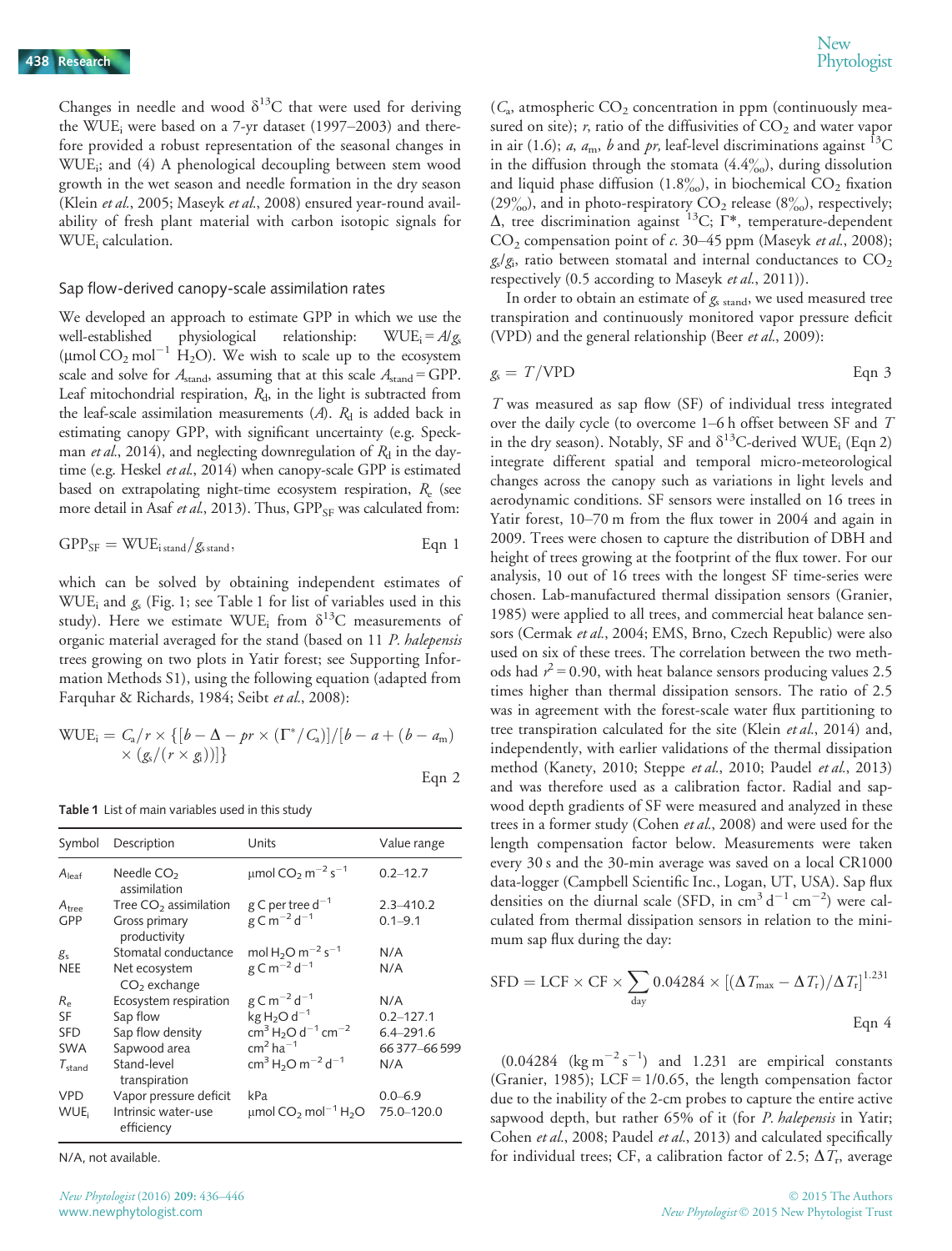half hourly temperature difference between heated and nonheated probes;  $\Delta T_{\text{max}}$ , maximum temperature difference measured during the day (assumed to be at a negligible sap flow rate, below sensor sensitivity threshold) as in the empiric equation (Granier, 1985)). Radial SF gradients were observed in these trees, but were inconsistent with specific azimuths and smaller than differences between similar-size individuals (Cohen et al., 2008). SFD was then scaled to the stand scale, after adjusting to total sapwood area per hectare, ΣSWA, based on the DBH distribution in forest inventory surveys conducted in 2005 and 2010 in the plots around the flux tower:

$$
\sum \text{SWA} = \sum_{i=5}^{35} (f_i \times \text{SWA}_i)
$$
Eqn 5

 $(f<sub>i</sub>)$  number of trees per hectare in DBH class i, between 5 and  $35$  cm, in 1 cm increments; SWA<sub>i</sub>, sapwood area of a tree at a certain DBH class in cm<sup>2</sup>, considering a measured sapwood depth of 6 cm below the cambium (Cohen et al., 2008)). Based on Eqn 4, the 2005 and 2010 ΣSWA were 66 377 and  $67$  599 cm<sup>2</sup> ha<sup>-1</sup>, respectively. These rather similar values were the result of a tradeoff between drought-induced growth reductions and tree mortality, on the one hand, and some diameter increment, on the other.  $T_{\text{stand}}$  was thus obtained:

$$
T_{\text{stand}} = \sum \text{SWA} \times \text{SFD}_{\text{mean}} \qquad \qquad \text{Eqn 6}
$$

In order to solve for  $g_{s \text{ stand}}$ , diurnal  $T_{\text{stand}}$  values were divided by VPD, which was continuously monitored at the flux tower and averaged for each day with the following criteria, based on a previous study in the study site (Maseyk et al., 2008): (1) Because  $CO<sub>2</sub>$  uptake is restricted to daytime hours, night-time VPD values were disregarded; (2) Because stomatal closure restricts  $CO<sub>2</sub>$ uptake to VPD < 4.0 kPa in *P. halepensis* in Yatir, the value of 4.0 kPa was used when measured VPD was above 4.0 kPa; and (3) Because  $CO<sub>2</sub>$  uptake is unaffected by VPD at VPD < 1.5 kPa in P. halepensis in Yatir, the value of 1.5 kPa was used when measured VPD was below 1.5 kPa. Using these criteria, the diurnal mean VPD avoided the bias associated with averaging low and high values that had negligible effect on  $CO<sub>2</sub>$  uptake. Similar procedures were also applied in earlier studies (Ewers & Oren, 2000; Drake et al., 2011). The extent to which the continuously measured air VPD represented the actual VPD across the canopy and at the needle surface was further tested (Methods S2).

# Tree-scale carbon assimilation and canopy-scale monthly and annual GPP

Tree-scale carbon assimilation rate  $(A_{\text{tree}})$  was calculated similarly on diurnal timescale from the ratio  $WUE_{i\ stand}/g_{s}$ . To test the seasonal dynamics of  $A_{\text{tree}}$ , leaf photosynthesis  $(A_{\text{leaf}})$  was measured using the LiCor 6400 on the sample trees in the morning (09:00–11:00 h) and afternoon (12:00–14:00 h) during eight field days between 22 October 2009 and 8 December 2010. Both  $A_{\text{tree}}$  and the SF-derived GPP estimates were based on SF data

availability, that is for 235 d in the calendar year 2005, and for the entire period between 1 October 2009 and 31 December 2010. Diurnal  $GPP_{SF}$  estimates were summed into an annual estimate for the hydrological year of 2010 (October 2009–October 2010) but not for 2005 due to large data gaps. Monthly  $GPP_{SF}$  values were calculated for all months except for March– June 2005 due to large data gaps. In other months of 2005, data gaps of 1–3 d were filled by the mean  $GPP_{SF}$  of the day before and the day after the gap. Two larger gaps of 12 and 11 d in July and September 2005, respectively, were filled by monthly mean values. In spite of the large gaps this approach was still safe considering the negligible  $GPP_{SF}$  variance in those months  $(1.0 \pm 0.06 \text{ and } 0.8 \pm 0.05 \text{ g C m}^{-2} \text{ d}^{-1}, \text{ respectively}).$ 

## Eddy covariance-derived GPP

Eddy covariance-derived GPP (GPP $_{EC}$ ) was calculated from:

$$
GPP_{EC} = NEE - R_e
$$
 Eqn 7

(NEE, net ecosystem  $CO<sub>2</sub>$  exchange;  $R<sub>e</sub>$ , ecosystem respiration). The NEE was measured continuously at the Yatir flux tower (Rotenberg & Yakir, 2010). Data gap filling and carbon flux partitioning were performed using an algorithm specially developed for the study site (Afik, 2009). Night-time NEE values with the friction velocity  $U^* < U^*$ <sub>critical</sub> were excluded.  $U^*$ <sub>critical</sub> was defined for each month as the value where the night-time NEE (U\*) dependence reached a plateau. Missing NEE values (including NEE night-time values when  $U^* < U^*$ <sub>critical</sub>) were replaced by averages of NEE values for the day before and the day after the current day and for the same hour and minutes as the missing value  $(+\frac{1}{2}h$  only if it was still in the same day). If the corresponding values in the closest days were also missing, longer series of close days were checked. The largest gaps that remained after the previous step were filled by the overall mean for a given hour taken within 30 d in the wet season (November to April) and within 60 d in the dry season. Specifically, night-time ecosystem respiration,  $R_{\text{ne}}$ , used for estimating  $R_{\text{e}}$  was calculated for each day as mean of the first  $3 \times 30$ -min periods of each night. In these periods, turbulent conditions are typically the highest during the night (Van Gorsel et al., 2009) and better represent the previous daytime photosynthetic activities. Daytime respiration,  $R_{\text{dt}}$ , for each 30-min period was then calculated as:

$$
R_{\rm dt}=R_{\rm ne}\times(\alpha_1q_s^{\rm d\,T_s}+\alpha_2q_w^{\rm d\,T_a}+\alpha_3q_f^{\rm d\,T_a})
$$
 \tEqn 8

(coefficients  $q_s$ ,  $q_w$ , and  $q_f$  correspond to soil, wood and foliage Q10 values;  $dT_s$  and  $dT_a$ , differences of temperatures between the target time of  $R$  estimate, and that at the beginning of the night for soil and air temperatures, respectively; partitioning coefficients  $\alpha_1$ ,  $\alpha_2$  and  $\alpha_3$  are 0.5, 0.1 and 0.4, respectively, representing the relative contribution to ecosystem  $CO_2$  exchange of soil, wood, and foliage).  $q_s$ ,  $q_w$ , and  $q_f$ were calculated based on Grünzweig *et al.* (2009):  $q_s = 2.45$ for wet soil (soil water content in upper 30 cm above 20% v/v) and  $q_s = 1.18$  for dry soil;  $q_f = 3.15 - 0.036$   $T_a$ ; and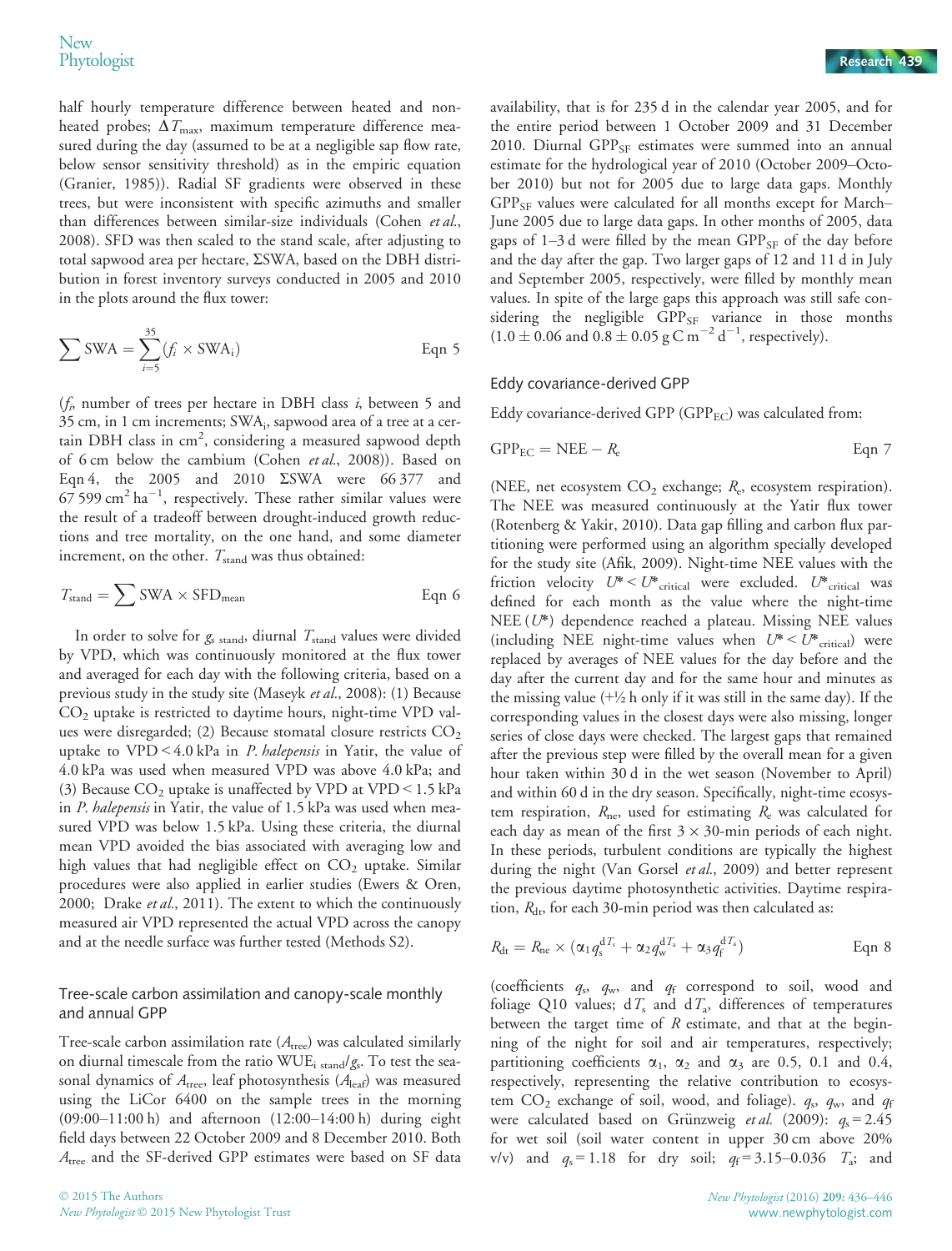$q_w = 1.34 + 0.46 \cdot \exp(-0.5 \cdot ((DoY - 162)/66.1)^2)$  (DoY, day of year). Needle respiration was measured directly using a gas exchange chamber over 24-h periods on seasonal and annual timescales, also accounting for needle phenology (Maseyk et al., 2008). Profile  $CO<sub>2</sub>$  measurements showed that  $CO<sub>2</sub>$  storage in Yatir forest is rather small and can be ignored. Being an evergreen forest ecosystem at the dry timberline, interannual leaf area index variations are low and the contribution of understory vegetation is insignificant (Grünzweig et al., 2003). This approach (Afik, 2009) was found to provide for our specific semi-arid site better results than the more conventional approach (Reichstein et al., 2005) based on comparing predicted and measured soil respiration over the daily and seasonal cycles.

#### Statistical analysis

The significance of seasonal and interannual variations in  $\delta^{13}C$ derived WUE; were tested in ANOVA using JMP PRO 11 (Cary, NC, USA) with WUE<sub>i</sub> as response and month, or year (nested by month) as model effects, respectively. Variations in the estimation of GPP from Eqn 1 were calculated using the variations in its components (SFD, WUE<sub>i</sub> and VPD) and applying error propagation rules (Taylor, 1997). If  $x$  and  $y$  have independent errors  $\delta x$  and  $\delta y$ , then the error in  $z = x + y$  is  $\delta z = (\delta x^2 + \delta y^2)^{1/2}$ , and the error in  $z = x \times y$  is  $\delta z/z = ((\delta x/x)^2 + (\delta y/y)^2)^{1/2}$ . In this analysis, we used standard errors of each component. Errors in the daily mean SFD were those associated with variations among the ten individual trees; errors in the monthly mean WUEi were from interannual variations in 2001–2003; and errors in the daily mean VPD were from fluctuations in the half-hourly VPD values during daytime. The relationships between  $GPP_{SF}$  and  $GPP_{EC}$ were studied in ANOVA using JMP PRO 11. The interdiurnal co-variability between  $GPP_{SF}$  and  $GPP_{EC}$  and the relationships between the ratio  $GPP_{SF}/GPP_{EC}$  and environmental variables were studied using STATISTICA (StatSoft Inc., Tulsa, OK, USA).

#### **Results**

The seasonal SF dynamics of *Pinus halepensis* in Yatir forest have been described, and specifically for 2010 (Klein et al., 2014). The SF rate correlated well with tree size (Fig. S1;  $r^2 = 0.97$  in 1 May 2010 and  $r^2 \approx 0.95$  and 0.70 during the wet and the dry seasons,<br>respectively). As expected, when expressed on a sapwood area respectively). As expected, when expressed on a sapwood area basis, that is, as sap flux density (SFD), the variation among trees decreased considerably, although it still existed (Fig. S1). Changes in P. halepensis  $\delta^{13}$ C-derived WUE<sub>i</sub> followed a seasonal pattern with minimum of 81.7  $\mu$ mol CO<sub>2</sub> mol<sup>-1</sup> H<sub>2</sub>O in December, and maximum of 101.5  $\mu$ mol CO<sub>2</sub> mol<sup>-1</sup> H<sub>2</sub>O in April (Fig. S2). The seasonal dynamics of  $\delta^{13}$ C-derived WUE<sub>i</sub> was significant ( $P = 0.008$ ) but the interannual variation was not significant ( $P = 0.574$ ). The  $\delta^{13}$ C-derived WUE<sub>i</sub> pattern was similar to that of the WUE<sub>i</sub> calculated from chamber gas exchange measurements, but was more stable and had mostly lower values (Fig. S2). This was expected considering that gas exchange measurements were performed under saturating light conditions, thereby promoting higher  $A$  and WUE<sub>i</sub> than under

ambient conditions; and that the organic matter integrated the isotopic signals of  $CO<sub>2</sub>$  throughout the day and the month, which in the dry season (May–October) was assimilated under very low flux conditions.

In a tree with DBH of 22 cm during 2010,  $A_{\text{tree}}$  rates were 10– 50 g C d<sup>-1</sup> during the dry season (June–November; Fig. 2a).  $A_{\text{tree}}$ increased to 220 g C  $d^{-1}$  during the first major rain events marking the onset of the wet season in January, and up to  $410 \text{ g C d}^{-1}$ by the end of March. By the end of April,  $A_{\text{tree}}$  did not exceed 150 g C  $d^{-1}$  again, and decreased to dry season rates during May. In comparison, needle photosynthesis  $(A<sub>leaf</sub>)$  measured in eight field days in 2010 showed a similar pattern (Fig. 2a). Both estimated  $A_{\text{tree}}$  and measured  $A_{\text{leaf}}$  had minimum rates during the dry season, with five-fold increase in rates in May, and 12-fold increase during March–April. The seasonal dynamics of tree transpiration (Fig. 2b) were generally similar to those of tree carbon uptake. The ratio  $A_{\text{tree}}/T_{\text{tree}}$  fluctuated between 1.9 mmol  $CO_2$  mol<sup>-1</sup> H<sub>2</sub>O in early September-October and 5.7 mmol  $CO_2$  mol<sup>-1</sup> H<sub>2</sub>O in April–May (Fig. 2b).  $A_{\text{tree}}/T_{\text{tree}}$ had many short-term oscillations reflecting the high variability of VPD. Overall, the range in  $A_{\text{tree}}/T_{\text{tree}}$  was three-fold, whereas  $T_{\text{tree}}$  changes were 12-fold or higher. This meant that the  $T_{\text{tree}}$ and  $A_{\text{tree}}$  curves were generally well correlated.



Fig. 2 Tree-scale (22 cm diameter at breast height (DBH) Pinus halepensis tree at the observation plot in Yatir forest in 2010)  $CO<sub>2</sub>$  uptake (A<sub>tree</sub>; a), transpiration ( $T_{\text{tree}}$ ; b), and WUE<sub>tree</sub> ( $A_{\text{tree}}/T_{\text{tree}}$ ; gray area in b), derived from sap-flow measurements, and leaf-scale rates of  $CO<sub>2</sub>$  uptake (A<sub>teaf</sub>; a) obtained from eight field measurements days between 22 October 2009 and 8 December 2010 on needles of the same tree (or trees of similar age and size, and at the same stand density) in the morning (closed circles) and afternoon (open circles). Error bars represent standard errors of the mean  $(n = 3-6)$ .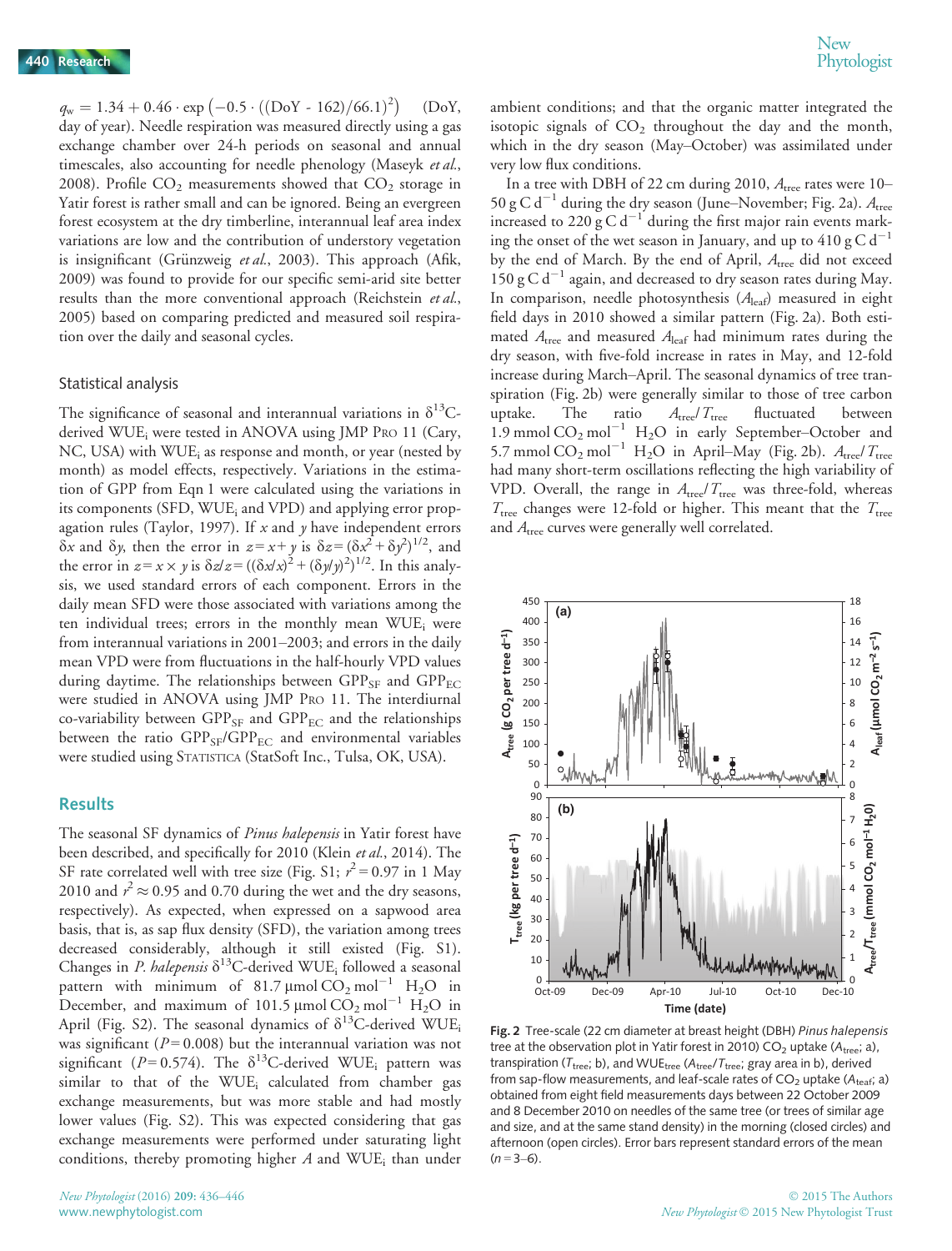

Fig. 3 Comparison between sap flow-derived and eddy covariance-derived gross primary productivity (GPP) in Yatir forest in 2005 (a) and 2010 (b), with close-up on January– February 2010 (c) and April–May 2010 (d). Correlation between daily values of sap flowderived and eddy covariance-derived GPP in 2009–2010 (e) yielded the linear fit:  $(GPP_{SF} = 0.987 \times GPP_{EC})$ ,  $r^2 = 0.78$ ,<br> $P < 0.0001$ ,  $p = 457$  d,  $GPP_{SC}/GPP_{CS}$  $P < 0.0001$ ,  $n = 457$  d. GPP<sub>SF</sub>/GPP<sub>EC</sub> ratio (logarithmic scale; black line) and wind speed (7-d moving average; dashed line) are shown in (f).

# Variations in  $GPP_{SE}$  and  $GPP_{EC}$

GPP values produced by the SF and EC estimations were in good agreement in 2010, with the regression producing a highly significant linear fit (Fig. 3;  $RMSE = 0.82$ ). The 2005 comparison also produced similar GPP values for the two methods, with a linear regression slope of 1.045 ( $r^2$  = 0.64, P< 0.0001). On the annual scale,  $GPP_{SF}$  underestimated the 2010  $GPP_{EC}$  by 2.5%, with EC-derived GPP of 670 g C m<sup>-2</sup> yr<sup>-1</sup> compared with SF-derived GPP of 653 g C m<sup>-2</sup> yr<sup>-1</sup>. Note that in this overall good agreement some higher GPP<sub>SF</sub>/GPP<sub>EC</sub> ratios in some periods and lower ratios in others were neutralized (Table 2). Monthly  $GPP_{SF}/GPP_{EC}$  ratios were below or above 1.0 in wet season months (0.79 and 1.31 in January 2005 and January 2010) and in dry season months (0.55 and 1.37 in July and November 2010). Differences in GPP values between the methods mainly occurred at the onset of the growing season (mostly 21–29 January; Fig. 3c), at its end (mostly 7–14 April; Fig. 3d), and, to lesser extent, during July.  $GPP_{SF}$  overestimated the  $GPP_{EC}$  by up to  $4.3 \text{ g C m}^{-2} \text{ d}^{-1}$  on 23 January, and underestimated the GPP<sub>EC</sub> by up to 3.3 g C m<sup>-2</sup> d<sup>-1</sup> on 8 March. To test the interdiurnal co-variability of  $GPP_{SF}$  and  $GPP_{EC}$ , a cross-correlation analysis was performed assuming time lags of 0–15 d (Fig. S3) producing the highest cross-correlation result at zero time lag  $(r^2 = 0.82)$ . Figure 3(f) shows the GPP<sub>SF</sub>/GPP<sub>EC</sub> ratio, on a logarithmic scale, for 2010. The 10-fold GPP<sub>SF</sub> overestimation on 28 January 2010 is evident, along with underestimations in October and December. The seasonal trend of good agreement between the methods in and after the wet season (February–June) and lesser agreement in the dry season (June–December) might indicate a limitation on the  $GPP_{SF}$  method at very low fluxes. The trends in the  $GPP_{SF}/GPP_{EC}$  dynamics (Table 2; Fig. 3f) hinted at possible contributions of environmental factors. The average wind speed showed some similarities to these dynamics (Fig. 3f).  $GPP_{SF}/GPP_{EC}$  was smaller than 1.0 in 73% of the days when wind speed  $\leq 2.5 \text{ m s}^{-1}$ . Other environmental factors, such as VPD and soil moisture, were not related to  $GPP_{SF}/GPP_{EC}$ (Fig. S4). But generally both methods provided similar GPP estimates, as the  $GPP_{SF}/GPP_{EC}$  ratio was between 0.5 and 2.0 during 82% of the time.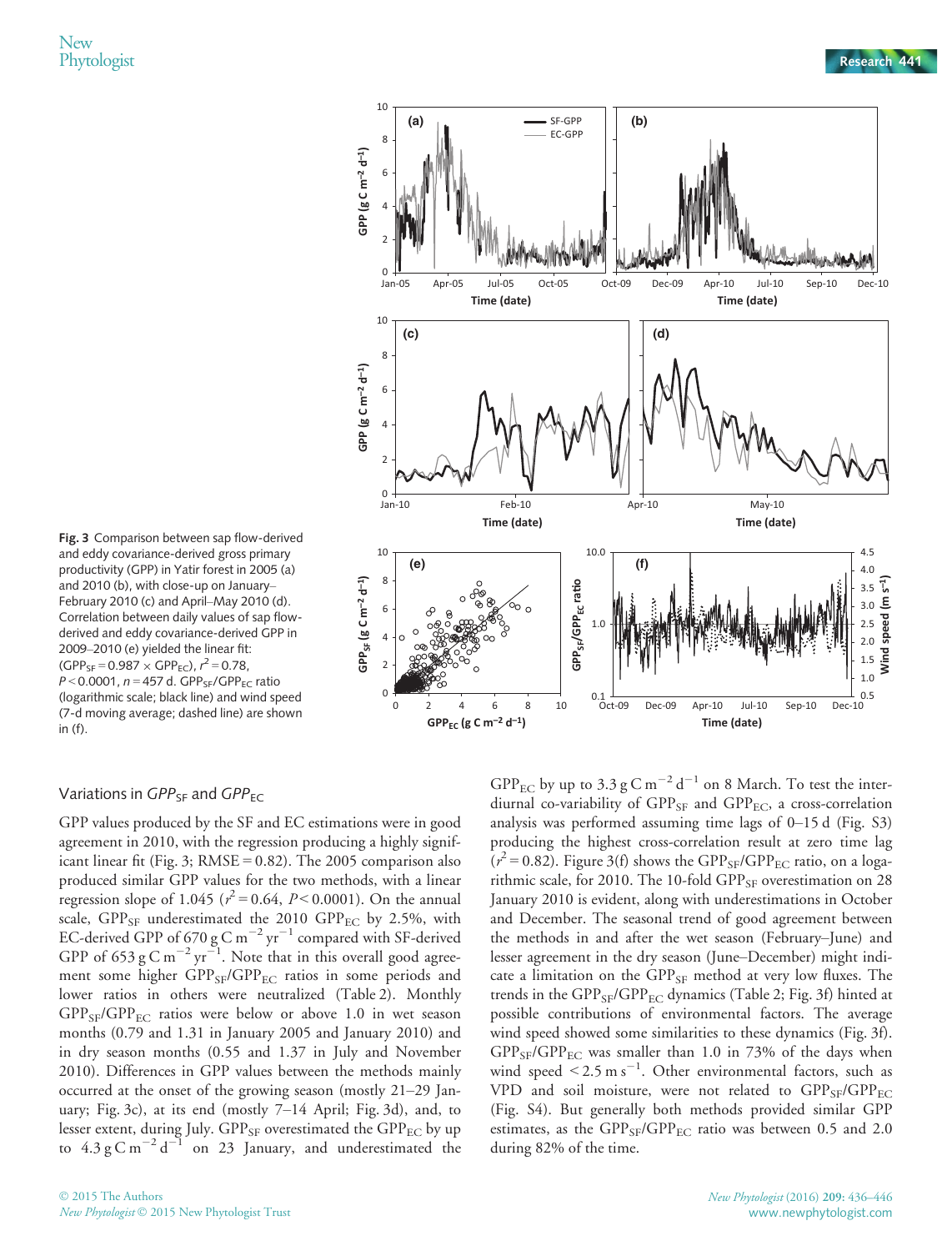Table 2 Monthly values of eddy covariance-derived and sap flow-derived gross primary productivity (GPP<sub>EC</sub> and GPP<sub>SE</sub>; g C m<sup>-2</sup> per month) in Yatir forest in 2009–2010, and their ratios

| Year | Month     | $GPP_{EC}$ | $GPP_{SF}$ | $GPP_{SE}/GPP_{EC}$ ratio |
|------|-----------|------------|------------|---------------------------|
| 2005 | January   | 122.1      | 96.5       | 0.79                      |
|      | February  | 129.3      | 106.5      | 0.82                      |
|      | March     | 193.2      | N/A        | N/A                       |
|      | April     | 163.0      | N/A        | N/A                       |
|      | May       | 101.2      | N/A        | N/A                       |
|      | June      | 57.2       | N/A        | N/A                       |
|      | July      | 33.0       | 31.6       | 0.96                      |
|      | August    | 35.0       | 35.5       | 1.01                      |
|      | September | 31.4       | 24.2       | 0.77                      |
|      | October   | 32.9       | 29.4       | 0.89                      |
|      | November  | 40.1       | 31.0       | 0.77                      |
|      | December  | 46.1       | 51.7       | 1.12                      |
| 2009 | October   | 14.6       | 12.8       | 0.88                      |
|      | November  | 29.7       | 19.1       | 0.64                      |
|      | December  | 31.1       | 19.6       | 0.63                      |
| 2010 | January   | 53.5       | 70.2       | 1.31                      |
|      | February  | 95.2       | 99.8       | 1.05                      |
|      | March     | 159.6      | 146.8      | 0.92                      |
|      | April     | 117.8      | 148.8      | 1.26                      |
|      | May       | 56.0       | 58.3       | 1.04                      |
|      | June      | 31.0       | 23.5       | 0.76                      |
|      | July      | 32.0       | 17.7       | 0.55                      |
|      | August    | 24.7       | 17.8       | 0.72                      |
|      | September | 24.8       | 18.9       | 0.76                      |
|      | October   | 20.4       | 18.7       | 0.92                      |
|      | November  | 14.3       | 19.7       | 1.37                      |
|      | December  | 17.5       | 19.9       | 1.14                      |

Wet season months are given in boldface (May being wet in 2005 but not in 2010). GPP<sub>SF</sub> values were not available (N/A) in March–June 2005 due to large data gaps.

#### Variations in  $GPP_{SF}$  and its components

The standard errors associated with variations among trees in SFD, interannual variations in WUE<sub>i</sub>, and daytime fluctuations in VPD, were used in the calculation of the sources of variance in the GPP<sub>SF</sub> estimation (Table 3). As expected, variations in GPP<sub>SF</sub> were attributed mainly to variations in SFD, with VPD as the second source of variance, and smaller variance associated with WUE<sub>i</sub>. The propagated error in GPP<sub>SF</sub> estimation was relatively high, between 6.8% and 41.3% (Table 3). But notably, the higher relative errors were associated with the lower carbon fluxes in the dry season, and the absolute error was never above  $1.0 \text{ g C m}^{-2} \text{ d}^{-1}$ . Overall, the mean relative error was 20.7%, which translates to  $653 \pm 135$  g C m<sup>-2</sup> yr<sup>-1</sup> at the annual scale. The relationships between the SF-derived GPP, SFD and  $VPD_c$ were further tested (Fig. 4). As expected,  $GPP_{SF}$  correlated linearly with SFD, with some values along a maximum  $GPP_{SF}$  line and others distributed below this line (Fig. 4a). Most of these lower GPP<sub>SF</sub> values were estimated for wet season days with increased VPD, potentially inducing partial stomatal closure and reduced assimilation. The association between  $GPP_{SF}$  and  $VPD_c$ was less strong (Fig. 4b), in line with the lesser role of  $VPD<sub>c</sub>$  in determining GPP<sub>SF</sub> (Table 3). Note that in our analysis  $VPD_c$ was constrained between 1.77 and 4.72 kPa, which are 1.18 of Table 3 Error analysis for the sap flow-derived gross primary productivity (GPP) estimation method, with minimum and maximum standard errors (SE) associated with variations in sap flux density (SFD); interannual variations in the monthly mean intrinsic water-use efficiency (WUE<sub>i</sub>), vapor pressure deficit (VPD), and the propagated standard error calculated for GPP

| Parameter (unit)                                                           | SE range      | Relative SE<br>range $(\%)$ |
|----------------------------------------------------------------------------|---------------|-----------------------------|
| SFD (cm <sup>3</sup> d <sup>-1</sup> cm <sup>-2</sup> )                    | $0.5 - 32.0$  | $2.8 - 40.4$                |
| WUE <sub>i</sub> (µmol CO <sub>2</sub> mol <sup>-1</sup> H <sub>2</sub> O) | $0.3 - 7.0$   | $0.3 - 7.9$                 |
| VPD (kPa)                                                                  | $0.6 - 288.6$ | $0.0 - 16.4$                |
| GPP (g C m <sup>-2</sup> d <sup>-1</sup> )                                 | $0.0 - 1.0$   | $6.8 - 41.3$                |

Errors in the daily mean SFD were those associated with variations among the 10 individual trees; errors in the monthly mean WUE $<sub>i</sub>$  were from</sub> interannual variations in 2001–2003; and errors in the daily mean VPD were from fluctuations in the half-hourly VPD values during daytime.

1.5 and 4.0 kPa (see the Materials and Methods section). At any  $VPD_c$  there was large variance in  $GPP_{SF}$ , highlighting the role of additional drivers such as light, soil moisture and temperature. For example, GPP<sub>SF</sub> < 2.0 g C m<sup>-2</sup> d<sup>-1</sup> was sometimes estimated on days with low  $VPD_c$  of 2.0 kPa. Such conditions prevailed during autumn, when VPD was decreasing but soil moisture was still too low to allow high assimilation rates. High rates of  $CO<sub>2</sub>$ uptake were usually related to mild  $VPD_c$ , and the maximum GPP<sub>SF</sub> decreased by 1.64 g C m<sup>-2</sup> d<sup>-1</sup> for each 1.0 kPa increment in  $VPD_c$ .

#### **Discussion**

We presented the first comparison between SF-derived GPP and EC-derived GPP for a forest canopy. The  $GPP_{SF}$  captured the seasonal trends similarly to those measured by the  $\text{GPP}_{\text{EC}}$ , with  $GPP_{SF}$  values only slightly lower than  $GPP_{EC}$  values. This is noteworthy, especially considering that measurements are completely independent of each other:  $H_2O$ -based vs  $CO_2$ -based; and although in a uniform forest stand, the  $GPP_{SF}$  approach is tree-based near the flux tower and the EC-based one is atmospheric-based, capturing a fetch area away from the tower. The consistent agreement between the methods across seasons and years (Fig. 3a–e) provides some confidence in the robustness of the new  ${\rm GPP}_{\rm SF}$  approach. The annual  ${\rm GPP}_{\rm EC}$  and  ${\rm GPP}_{\rm SF}$  of 670 and  $653 \text{ g} \text{C m}^{-2} \text{ yr}^{-1}$  translated into 22.3 and 21.8 kg C per tree  $yr^{-1}$ , reasonably close to the reported sum of tree C sinks of 23.5 kg C per tree  $yr^{-1}$  (Klein & Hoch, 2015). The high interdiurnal co-variability of  $GPP_{SF}$  and  $GPP_{EC}$  supports the idea that SF and  $\delta^{13}$ C-derived WUE can produce a mechanistically based proxy for GPP. Possible caveats are also indicated by the similar patterns of the  $GPP_{SF}/GPP_{EC}$  ratio and wind speed over part of the record. This may be related to increased EC measurement error at low wind speed (Nakai & Shimoyama, 2012) or increased transpiration (and hence  $GPP_{SF}$ ) disproportional to  $CO<sub>2</sub>$  uptake at high wind speed. Variations in  $GPP_{SF}$  were mostly related to changes in SFD (Fig. 4; Table 3). Marked deviations were observed during the growth season onset, and in late April (Fig. 3f). These and other, smaller deviations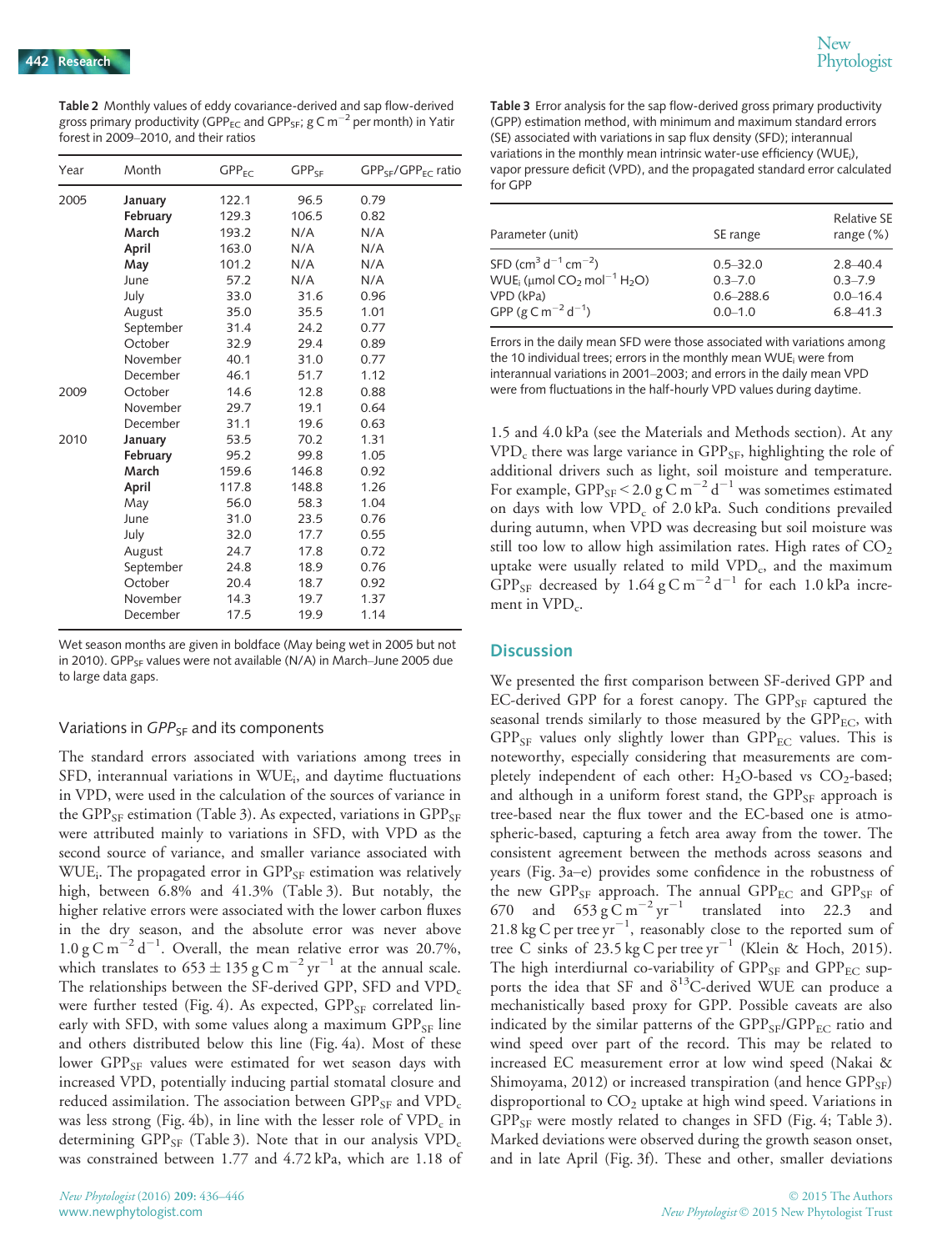

occurred throughout the year and hence do not directly depend on seasonality (Table 2). In late January 2010 there was a 1-wk delay between the increase in  $GPP_{SF}$  on 21 January and the increase in  $GPP_{EC}$  on 28 January. If there was a decoupling between the trees' hydraulic and photosynthetic systems during the first week of the growing season, there should have been a transient decrease in WUE. It is possible that the December minimum in  $WUE_i$  (Fig. S2) is related to such scenario, but due to its short term, the transient low WUE<sub>i</sub> values were potentially diluted by higher values during the same month. In mid-December 2001, a low WUE<sub>i</sub> value of 70.5 µmol  $CO_2$  mol<sup>-1</sup> H<sub>2</sub>O was calculated from chamber needle gas exchange measurements, immediately following a major rain event marking the onset of the growing season (Klein et al., 2005). WUE<sub>i</sub> values preceding and following this minimum by  $c$ . 1 month were 137.5 and 88.2 µmol  $CO_2$  mol<sup>-1</sup> H<sub>2</sub>O, respectively. It is possible that following the dry season, the recovery of photochemistry and photosynthetic components in the needles (e.g. pigments, enzymes) was slower than that of the xylem, as shown elsewhere in olives and in oaks (Giorio *et al*., 1999; Gallé *et al*., 2007). Although these details need further studies and probably higher temporal resolution in the WUE estimates, it shows the potential in obtaining additional insights by constraining GPP using the two independent approaches.

It is difficult to relate our observations to those of earlier studies that measured GPP<sub>SF</sub> but not GPP<sub>EC</sub> (Hu et al., 2010; Wang et al., 2013). The forest settings of these earlier studies likely involved larger variations in the measured parameters than our semi-arid pine forest, for example related to a multiple number of tree species (Hu et al., 2010). Nevertheless, both studies provided comparisons with other methodologies, and both reported consistently large underestimation of GPP by the SF-based method. The mean  $GPP_{SF}$  of a subalpine conifer forest (Hu *et al.*, 2010) was 0.97 g C m<sup>-2</sup> d<sup>-1</sup>, whereas the mean modeled GPP applied at the same site was 2.15  $\rm g \, C \, m^{-2} \, d^{-1}.$  In a subtropical acacia plantation (Wang et al., 2013), the mean  $GPP_{SF}$  was 2.13 g C m $^{-2}$  d $^{-1}$ , whereas the mean GPP estimated from carbon balance for a similar ecosystem (Nouvellon et al., 2012) was  $8.77 \text{ g C m}^{-2} \text{ d}^{-1}$ . Here we estimated the mean GPP<sub>SF</sub> and GPP<sub>EC</sub> at 1.79 and 1.84  $\rm g \, C \, m^{-2} \, d^{-1}$ , respectively. A relatively good agreement between GPP<sub>EC</sub> and GPP modeled using SF data (but not  $\delta^{13}$ C-derived WUE<sub>i</sub>) was also reported for a temperate pine species but not for deciduous species, possibly indicating higher complexity in GPP estimation in the latter (Schäfer



et al., 2003). Clearly this study benefitted from a combination of three SF measurement methods providing a robust T estimate verified by a closed water balance. For example, using noncalibrated readings from thermal dissipation SF probes would yield c. 60% lower SF values and GPP underestimation to match. Our calculation of WUE also improved on earlier studies (Hu et al., 2010; Drake et al., 2011), which didn't account for the advanced model of  ${}^{13}C$  discrimination.

#### Uncertainties associated with the GPP $_{SF}$  methodology

Our analysis highlighted the major contribution of the variations in SFD to the  $GPP_{SF}$  estimation (Table 3), also in agreement with the earlier applications of this methodology (Hu et al., 2010; Wang et al., 2013). At the single tree scale, SF integrates variations in transpiration rates across the tree crown, providing a rather robust  $T_{\text{tree}}$  flux for estimation of  $A_{\text{tree}}$ . However, at the canopy scale, differences among individual trees come into play, and can increase with competition for resources. The low water inputs in the semi-arid pine forest mean that even small structural changes in the soil and rhizosphere can translate into considerable differences in water uptake among neighboring trees. Evidence for such heterogeneity comes from a patchy spatial pattern of tree mortality observed in Yatir forest following the 2008–2009 drought (Klein et al., 2014). Considering the observed variations in SFD (Fig. S1; Table 3), our analysis could benefit from a larger number of study trees.

The use of a single diurnal VPD value is a simplification that also increases the uncertainty of GPP<sub>SF</sub>. Variations in VPD exist both in time (along the day and the year; Table 3) and space (across the canopy, from top to bottom, in shaded vs sunlit needles; Methods S2). Therefore, higher resolution data may produce more reliable estimates. Stomatal and photosynthetic effects were accounted for in our analysis, thereby limiting the VPD values to 1.5–4.0 kPa. We also calculated that the actual VPD at the leaf surface was c. 18% higher than the measured atmospheric VPD. Differences between air and needle temperatures, which were smaller than observed here, have been reported (Drake et al., 2011), but increased with temperature. Note that the relationship between GPP<sub>SF</sub> and VPD (Fig. 4a) is similar to the relationship between g<sub>s</sub> and VPD reported earlier (Maseyk et al., 2008), with the majority of values at low rates of  $g_s$  and GPP, associated with the long dry season, and a gradual decrease in the maximum values of  $g_s$  and GPP with increasing VPD.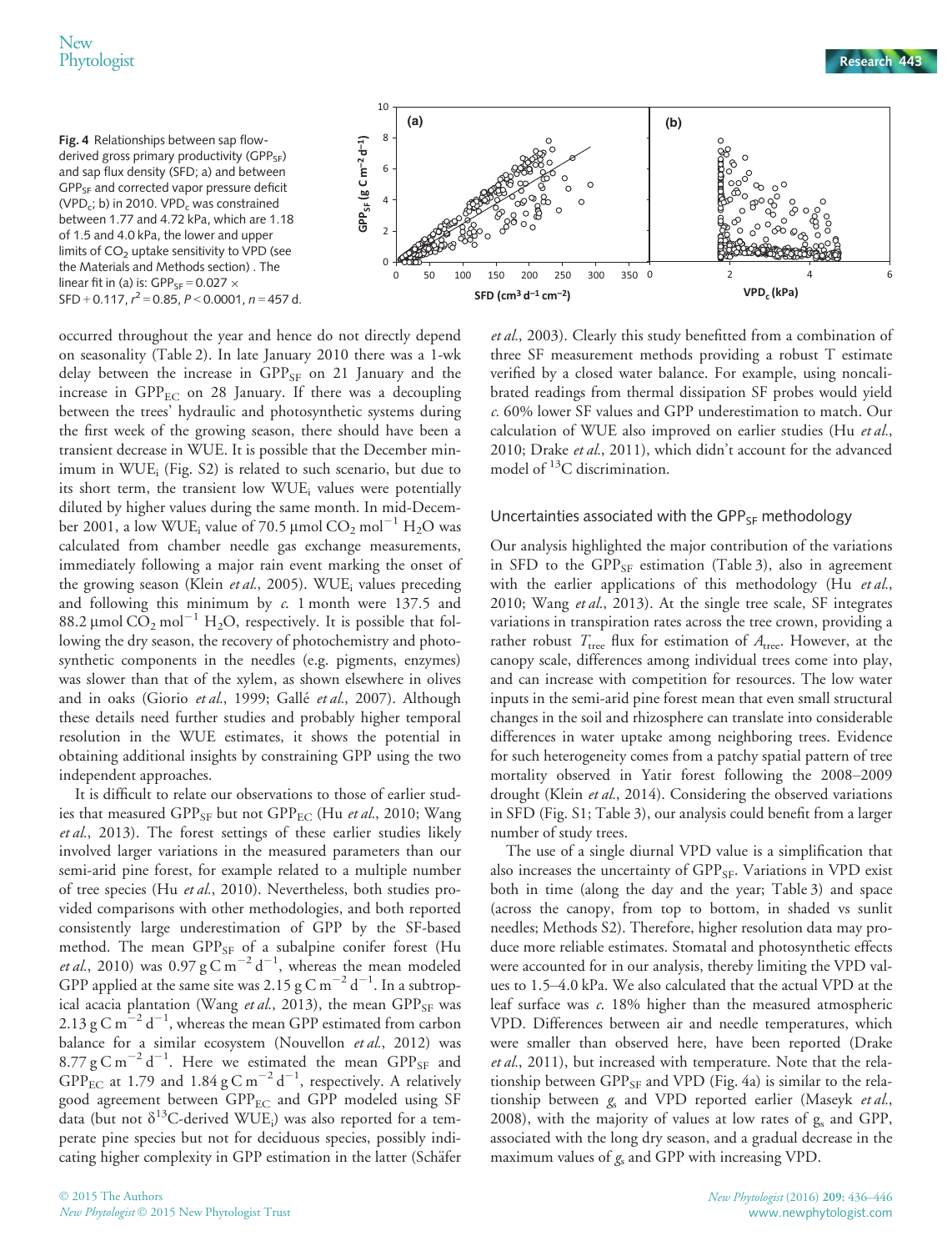The relatively small variations in  $\delta^{13}$ C-derived WUE<sub>i</sub> meant a smaller effect on the GPP<sub>SF</sub> error propagation than that of SFD and VPD (Table 3). Nevertheless, it is possible that concurrent, high-resolution wood sampling could improve our GPP estimations, as discussed above for the onset of the growth season. Concurrent sampling for  $\delta^{13}$ C should also significantly reduce the number of samples by avoiding the need for a multi-annual average (Methods S1) but more work is needed to recommend a specific sampling density. Earlier studies provided alternative approaches in the sampling of organic matter for WUE<sub>i</sub> estimation. The  $\delta^{13}$ C signal of fresh leaf compounds might better represent the WUEi of the photosynthates than the whole wood and needle samples used here, yet sugars are a relatively complex and dynamic pool and are not as integrative. The ratio  $WUE_i/VPD_c$ , which is equivalent to  $A_{\text{tree}}/T_{\text{tree}}$ , reproduced the  $A/T$  dynamics in these trees well, with wet season and dry season means of 4.5 and 3.1 mmol  $CO_2$  mol<sup>-1</sup> H<sub>2</sub>O, respectively (Maseyk et al., 2008).

At the forest scale, the GPP estimate is sensitive to variations in additional parameters, such as stand density and carbon uptake by understory vegetation. The latter parameter was estimated as very small in our study site (Grünzweig et al., 2007), but water balance calculation showed that water use in the understory during the short wet season (and usually earlier than peak canopy activity) can be as high as 13% of the water budget (Klein et al., 2014). Assuming that most of the understory gas exchange is indeed associated only with wet season growth of annuals and geophytes, its WUE should be lower than that of the pine trees, and hence the expected effect on GPP smaller than 13%. Nevertheless it must be recognized that relying on SF precludes consideration of the understory vegetation, which in some cases can be significant. When the contribution of the understory component is small, such as observed here, the  $GPP_{SF}$  and  $GPP_{EC}$  are expected to show high agreement and provide constraints and validation to either one of the approaches. Once faith in the robustness of the methodology is gained, the distinction between the two estimates should provide additional insights to ecosystem functioning.

#### Implications and perspectives

The encouraging outcome of our  $GPP_{SF}$  comparison study should motivate similar comparisons in other forest sites. Notably, such estimates can prove more complex than presented here due to higher ecosystem complexity. A major recommendation arising from this study is the requirement of intimate knowledge of the eco-physiology of the tree species in the studied canopy. For example, the response of  $g_s$  to VPD was critical for constraining high VPD values. The key role of GPP as a measure of the photosynthetic capacity of forests and its implications on the terrestrial carbon cycle, as conditions are changing, highlight the need to constrain and improve current GPP estimates. Although pronounced effort has been invested setting up a global network of flux towers [\(www.fluxnet.ornl.gov](http://www.fluxnet.ornl.gov)), there is great need to increase the resolution of our observation across different vegetation types, land

uses and climates. Recently, flux measurements of carbonyl sulfide (COS) have been utilized to infer ecosystem-scale GPP, and were in agreement with simultaneous  $GPP_{EC}$  within  $\pm$  15% (Asaf *et al.*, 2013). GPP<sub>COS</sub> was usually higher than GPPEC, especially in our semi-arid forest site. It seems that applying a combination of complementary approaches (e.g.  $GPP_{COS}$ ,  $GPP_{SF}$  and  $GPP_{EC}$ ) can produce a powerful measurement tool, both to constrain estimates of GPP and to provide additional insights based on the specific processes that control each methodology. Similarly, SF-measuring research stations, with and without flux towers, can become an important tool in he terrestrial carbon budgeting. The potential for enhancement and constraining of the global GPP monitoring network and database, and ultimately of global-scale GPP of the terrestrial biosphere, is hence considerable. Finally, the method presented here also offers a reasonable approach with which to reconstruct GPP using existing and archived datasets of SF and WUE, and to calculate additional parameters that are hard to obtain: for example,  $A_{\text{tree}}$ , the whole-tree C uptake and the mean stomatal conductance at the stand level.

## Acknowledgements

The authors gratefully acknowledge Shabtai Cohen of ARO Volcani in Beit Dagan for providing sap flow data for 2005; Shmuel Spritzinn of the JNF-KKL for Yatir forest inventory data; and Rafael Poyatos of CREAF Barcelona and three anonymous referees for useful comments made on an earlier version of the paper. The KKL-JNF and the C. Wills and R. Lewis program in Environmental Science are greatly acknowledged for their financial support. T.K. is funded by Plant Fellows, an international Post doc Fellowship Program in Plant Sciences of the Zürich-Basel Plant Science Center (PSC). Research was co-funded by the EU FP7 Marie Curie actions (GA-2010-267243) and the Swiss National Science Foundation project FORCARB (31003A  $-14753/1$ .

#### References

- Afik T. 2009. Quantitative estimation of  $CO<sub>2</sub>$  fluxes in a semi-arid forest and their dependence on climatic factors. MSc thesis submitted to R. H. Smith Faculty of Agriculture, Food and Environment of Hebrew University. Rehovot, Israel (in Hebrew).
- Asaf D, Rotenberg E, Tatarinov F, Dicken U, Montzka SA, Yakir D. 2013. Ecosystem photosynthesis inferred from measurements of carbonyl sulphide flux. Nature Geosciences 6: 186-190.
- Aubinet M, Grelle A, Ibrom A, Rannik U, Moncrieff J. 2000. Estimates of the net carbon and water exchange of forests: the EUROFLUX methodology. In: Fitter A, Raffaeli D, eds. Advances in ecological research 30. Massachusetts, MA, USA: Academic Press, 113–175.
- Baldocchi DD. 2003. Assessing the eddy covariance technique for evaluating carbon dioxide exchange rates of ecosystems: past, present and future. Global Change Biology 9: 479–492.
- Baldocchi D, Falge E, Gu L, Olson R, Hollinger D, Running S, Anthoni P, Bernhofer C, Davis K, Evans R et al. 2001. FLUXNET: a new tool to study the temporal and spatial variability of ecosystem-scale carbon dioxide, water vapor, and energy flux densities. Bulletin of the American Meteorological Society 82: 2415–2434.
- Bar Massada A, Carmel Y, Tzur GE, Grünzweig JM, Yakir D. 2006. Assessment of temporal changes in aboveground forest tree biomass using aerial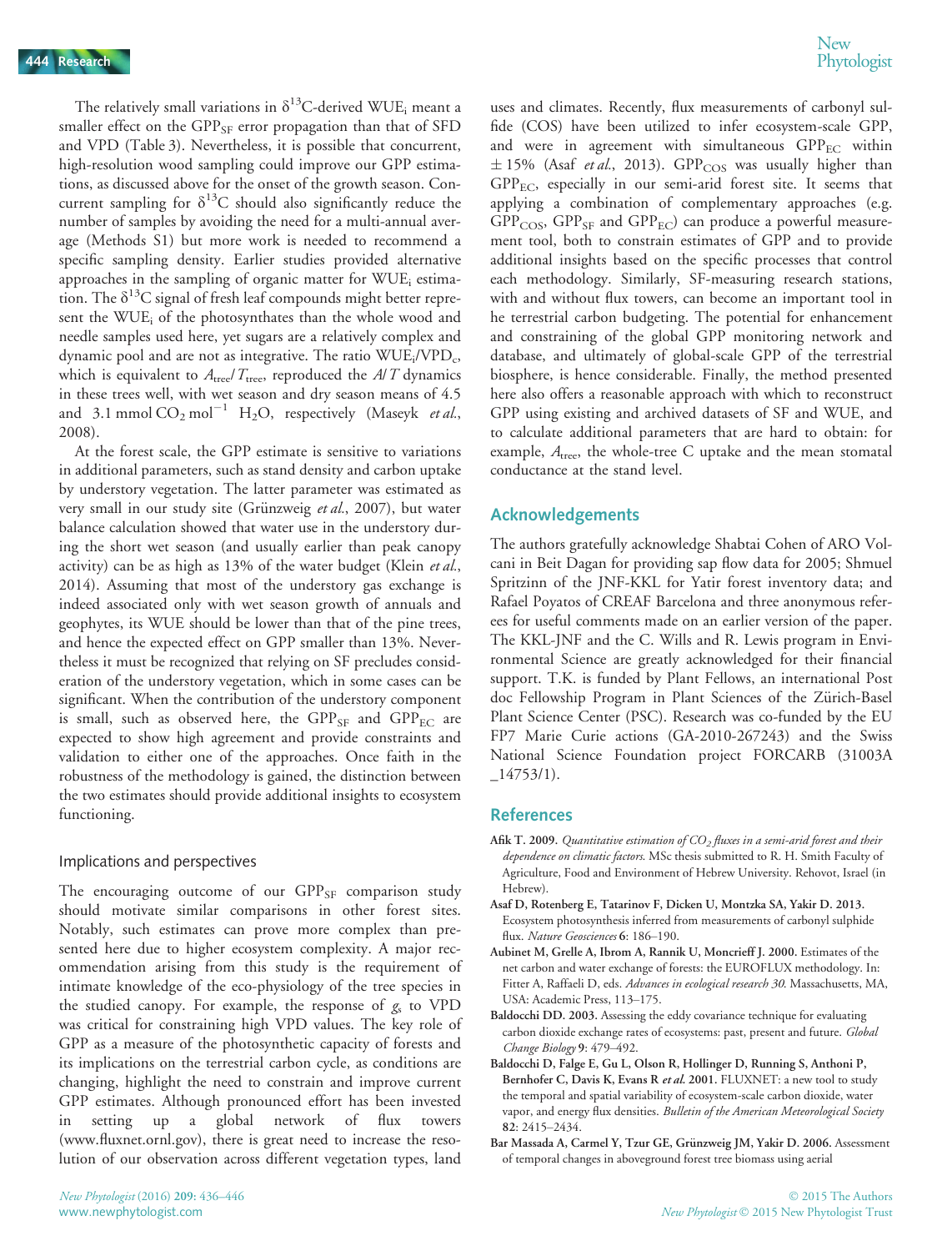photographs and allometric equations. Canadian Journal of Forest Research 36: 2585–2594.

- Beer C, Ciais P, Reichstein M, Baldocchi D, Law BE, Papale D, Soussana J-F, Amman C, Buchmann N, Frank D et al. 2009. Temporal and among-site variability of inherent water use efficiency at the ecosystem level. Global Biogeochemical Cycles 23: GB2018.
- Beer C, Reichstein M, Tomelleri E, Ciais P, Jung M, Carvalhais N, Rödenbeck C, Altaf Arain M, Baldocchi D, Bonan GB et al. 2010. Terrestrial gross carbon dioxide uptake: global distribution and covariation with climate. Science 329: 834–838.
- Bonan GB. 2008. Forests and climate change: forcings, feedbacks, and the climate benefits of forests. Science 320: 1444-1449.
- Canadell JG, Raupach MR. 2008. Managing forests for climate change mitigation. Science 320: 1456–1457.
- Cermak J, Kucera J, Nadezhdina N. 2004. Sap flow measurements with some thermodynamic methods, flow integration within trees and scaling up from sample trees to entire forest stands. Trees 18: 529-546.
- Ciais P, Reichstein M, Viovy N, Granier A, Ogee J, Allard V, Aubinet M, Buchmann N, Bernhofer C, Carrara A et al. 2005. Europe-wide reduction in primary productivity caused by the heat and drought in 2003. Nature 437: 529–533.
- Cohen Y, Cohen S, Cantuarias-Aviles T, Schiller G. 2008. Variations in the radial gradient of sap velocity in trunks of forest and fruit trees. Plant and Soil 305: 49–59.
- Drake JE, Davis SC, Raetz LM, DeLucia EH. 2011. Mechanisms of age-related changes in forest production: the influence of physiological and successional changes. Global Change Biology 17: 1522–1535.
- Ewers BE, Oren R. 2000. Analyses of assumptions and errors in the calculation of stomatal conductance from sap flux measurements. Tree Physiology 20: 579-589.
- Farquhar GD, Richards RA. 1984. Isotopic composition of plant carbon correlates with water-use efficiency of wheat genotypes. Functional Plant Biology 11: 539–552.
- Gallé A, Haldimann P, Feller U. 2007. Photosynthetic performance and water relations in young pubescent oak (Quercus pubescens) trees during drought stress and recovery. New Phytologist 174: 799–810.
- Giorio P, Sorrentino G, d'Andria R. 1999. Stomatal behaviour, leaf water status and photosynthetic response in field-grown olive trees under water deficit. Environmental & Experimental Botany 42: 95–104.
- Granier A. 1985. A new method of sap flow measurement in tree stems. Annals of Forest Science 42: 193–200.
- Grünzweig JM, Gelfand I, Yakir D. 2007. Biogeochemical factors contributing to enhanced carbon storage following afforestation of a semi-arid shrubland. Biogeosciences 4: 891–904.
- Grünzweig JM, Lin T, Rotenberg E, Schwartz A, Yakir D. 2003. Carbon sequestration in arid-land forest. Global Change Biology 9: 791-799.
- Grünzweig JM, Hemming D, Maseyk K, Lin T, Rotenberg E, Raz-Yaseef N, Falloon PD, Yakir D. 2009. Water limitation to soil  $CO<sub>2</sub>$  efflux in a pine forest at the semiarid "timberline". Journal of Geophysical Research: Biogeosciences 114: doi: [10.1029/2008JG000874](http://dx.doi.org/10.1029/2008JG000874).
- Heskel MA, Bitterman D, Atkin OK, Turnbull MH, Griffin KL. 2014. Seasonality of foliar respiration in two dominant plant species from the Arctic tundra: response to long-term warming and short-term temperature variability. Functional Plant Biology 41: 287–300.
- Hu J, Moore DJ, Riveros-Iregui DA, Burns SP, Monson RK. 2010. Modeling whole-tree carbon assimilation rate using observed transpiration rates and needle sugar carbon isotope ratios. New Phytologist 185: 1000–1015.
- Kanety T. 2010. Yield and physiological and environmental water stress indicators of persimmon trees irrigated with different amounts of recycled water. MSc thesis, The Hebrew University of Jerusalem, Rehovot, Israel.
- Klein T, Hemming D, Lin T, Grünzweig JM, Maseyk KS, Rotenberg E, Yakir D. 2005. Association between tree-ring and needle delta  $^{13}$ C and leaf gas exchange in Pinus halepensis under semi-arid conditions. Oecologia 144: 45–54.
- Klein T, Hoch G. 2015. Tree carbon allocation dynamics determined using a carbon mass balance approach. New Phytologist 205: 147-159.
- Klein T, Rotenberg E, Cohen-Hilaleh E, Raz-Yaseef N, Tatarinov F, Preisler Y, Ogee J, Cohen S, Yakir D. 2014. Quantifying transpirable soil water and its relations to tree water use dynamics in a water-limited pine forest. Ecohydrology 7: 409–419.
- Luyssaert S, Inglima I, Jung M, Richardson AD, Reichstein M, Papale D, Piao SL, Shulze E-D, Wingate L, Matteucci G et al. 2007.  $CO<sub>2</sub>$  balance of boreal, temperate, and tropical forests derived from a global database. Global Change Biology 13: 2509–2537.
- Maseyk K, Grünzweig JM, Rotenberg E, Yakir D. 2008. Respiration acclimation contributes to high carbon-use efficiency in a seasonally dry pine forest. Global Change Biology 14: 1–15.
- Maseyk K, Hemming D, Angert A, Leavitt SW, Yakir D. 2011. Increase in water-use efficiency and underlying processes in pine forests across a precipitation gradient in the dry Mediterranean region over the past 30 years. Oecologia 167: 573–585.
- Nakai T, Shimoyama K. 2012. Ultrasonic anemometer angle of attack errors under turbulent conditions. Agricultural and Forest Meteorology 162: 14–26.
- Nouvellon Y, Laclau JP, Epron D, Le Maire G, Bonnefond JM, Goncalves JLM, Bouillet JP. 2012. Production and carbon allocation in monocultures and mixed-species plantations of Eucalyptus grandis and Acacia mangium in Brazil. Tree Physiology 32: 680–695.
- Parazoo NC, Bowman K, Fisher JB, Frankenberg C, Jones DBA, Cescatti A, Perez-Priego O, Wohlfahrt G, Montagnani L. 2014. Terrestrial gross primary production inferred from satellite fluorescence and vegetation models. Global Change Biology 20: 3103–3121.
- Paudel I, Kanety T, Wachsmann Y, Sadka A, Cohen S. 2013. Inactive xylem can explain differences in calibration factors for thermal dissipation probe sap flow measurements. Tree Physiology 33: 986-1001.
- Raz-Yaseef N, Yakir D, Rotenberg E, Schiller G, Cohen S. 2010. Ecohydrology of a semi-arid forest: partitioning among water balance components and its implications for predicted precipitation changes. Ecohydrology 3: 143–154.
- Reichstein M, Bahn M, Ciais P, Frank D, Mahecha MD, Senevirante SI, Zcheiscler J, Beer C, Buchmann N, Frank DC et al. 2013. Climate extremes and the carbon cycle. Nature 500: 287–295.
- Reichstein M, Falge E, Baldocchi D, Papale D, Aubinet M, Berbigier P, Bernhofer C, Buchmann N, Gilmanov T, Granier A et al. 2005. On the separation of net ecosystem exchange into assimilation and ecosystem respiration: review and improved algorithm. Global Change Biology 11: 1424–1439.
- Rotenberg E, Yakir D. 2010. Contribution of semi-arid forests to the climate system. Science 327: 451–454.
- Schäfer KV, Oren R, Ellsworth DS, Lai C-T, Herrick JD, Finzi AC, Richter DD, Katul GG. 2003. Exposure to an enriched CO<sub>2</sub> atmosphere alters carbon assimilation and allocation in a pine forest ecosystem. Global Change Biology 9: 1378–1400.
- Seibt U, Rajabi A, Griffiths H, Berry JA. 2008. Carbon isotopes and water use efficiency: sense and sensitivity. Oecologia 155: 441–454.
- Speckman HN, Frank JM, Bradford JB, Miles BL, Massman WJ, Parton WJ, Ryan MG. 2014. Forest ecosystem respiration estimated from eddy covariance and chamber measurements under high turbulence and substantial tree mortality from bark beetles. Global Change Biology 21: 708–721.
- Steppe K, De Pauw DJW, Doody TM, Teskey ROA. 2010. Comparison of sap flux density using thermal dissipation, heat pulse velocity and heat field deformation methods. Agricultural & Forest Meteorology 150: 1046-1056.
- Tatarinov FA, Kučera J, Cienciala E. 2005. The analysis of physical background of tree sap flow measurement based on thermal methods. Measurement Science & Technology 16: 1157.
- Taylor JR. 1997. An introduction to error analysis. Sausalito, CA, USA: University Science Books.
- Van Gorsel E, Delpierre N, Leuning R, Black A, Munger JW, Wofsy S, Aubinet M, Feigenwinter C, Berniger J, Bonal D et al. 2009. Estimating nocturnal ecosystem respiration from the vertical turbulent flux and change in storage of CO2. Agricultural and Forest Meteorology 149: 1919–1930.
- Von Caemmerer SV, Farquhar GD. 1981. Some relationships between the biochemistry of photosynthesis and the gas exchange of leaves. Planta 153: 376–387.